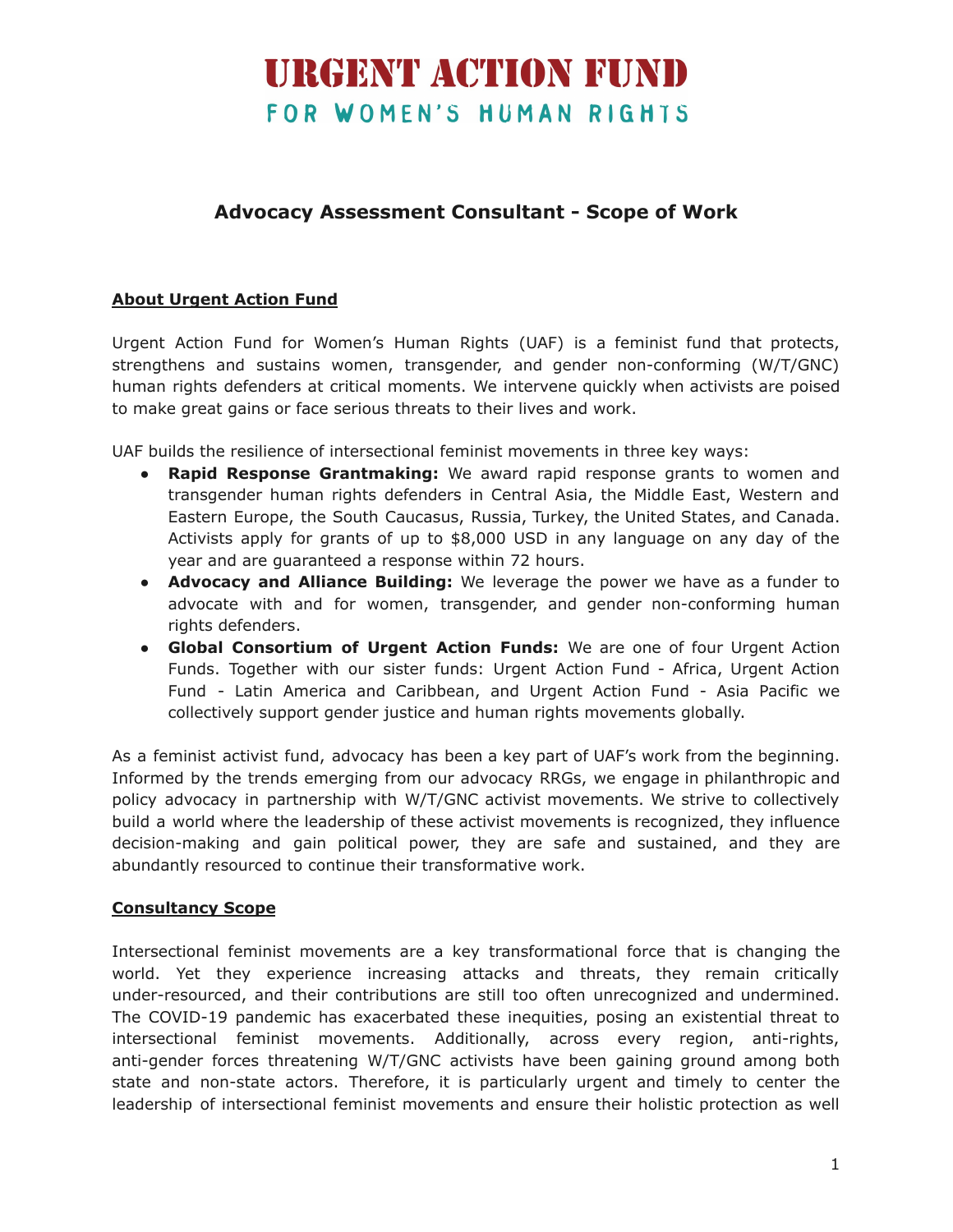# **URGENT ACTION FUND** FOR WOMEN'S HUMAN RIGHTS

as their access to robust, abundant, sustainable, predictable, flexible, rapid, unrestricted resources so they can continue their essential work to build a world that is more just, equitable, and safe for all.

In this context, we are seeking a consultant to conduct a comprehensive assessment of our advocacy work so far, examining our strengths and areas for improvement to help inform our strategic direction moving forward. The consultant will be expected to gather information from diverse UAF grantee partners, funders, advocacy organizations, and other stakeholders about how they see UAF's role and impact and what they identify as key challenges, needs, and advocacy priorities. The assessment methodology may include phone or video calls, focus groups, and online surveys.

#### **Desired Outcomes**

The main objective of this consultancy is to assess UAF's advocacy work to date in order to inform the development and refinement of our advocacy strategy. This will be done by consulting key stakeholders for their critical feedback , providing clarity on UAF's main successes and strengths, challenges and opportunities for improvement, and recommending actionable steps on how to move forward to most effectively leverage our power, access, and resources. The consultant is expected to finalize the assessment and support the UAF team with the development of an actionable advocacy strategy by November 2022.

#### **Key Deliverables**

- Co-design methodology for advocacy assessment and draft project implementation work plan;
- Design data collection tools and conduct information gathering activities with relevant stakeholders including feminist activists, previous and current UAF grantee partners, donors, advocacy organizations, advocacy targets, and other key informants;
- Analyze data, undertake assessment, and develop a report of the findings of the assessment of UAF's advocacy work to date, including main successes and strengths, challenges and opportunities for improvement, and actionable recommendations for next steps;
- Work with UAF team to develop and refine a robust and comprehensive advocacy strategy and action plan, integrating findings and recommendations from the advocacy assessment.

#### **Timeline and Budget**

**Timeframe:** Project to be implemented by November 2022 **Length of Contract:** June - November 2022 **Budget:** US\$20-26,000